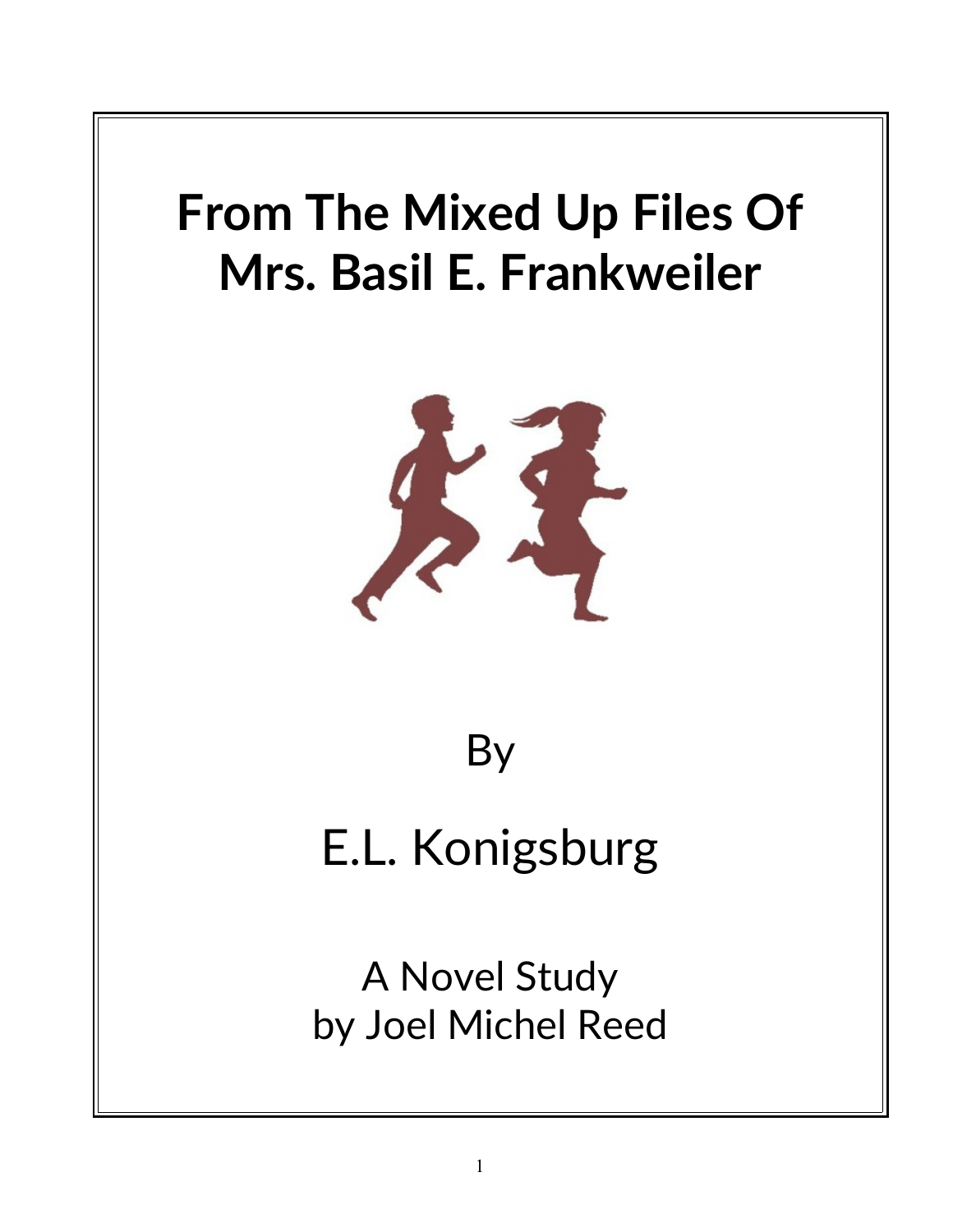By E.L. Konigsburg



## **Table of Contents**

| <b>Suggestions and Expectations</b> | 3  |
|-------------------------------------|----|
|                                     |    |
| List of Skills                      | 4  |
| Synopsis / Author Biography         | 5  |
| <b>Student Checklist</b>            | 6  |
| Reproducible Student Booklet        |    |
| <b>Answer Key</b>                   | 47 |

**About the author:** Joel Reed has over 70 published novel studies and is the author of four novels. For information on his work and literature, please visit [www.reednovelstudies.com](http://www.reednovelstudies.com/)

> Copyright © 2014 Joel Reed Revisions Completed in 2022 All rights reserved by author. Permission to copy for single classroom use only. Electronic distribution limited to single classroom use only. Not for public display.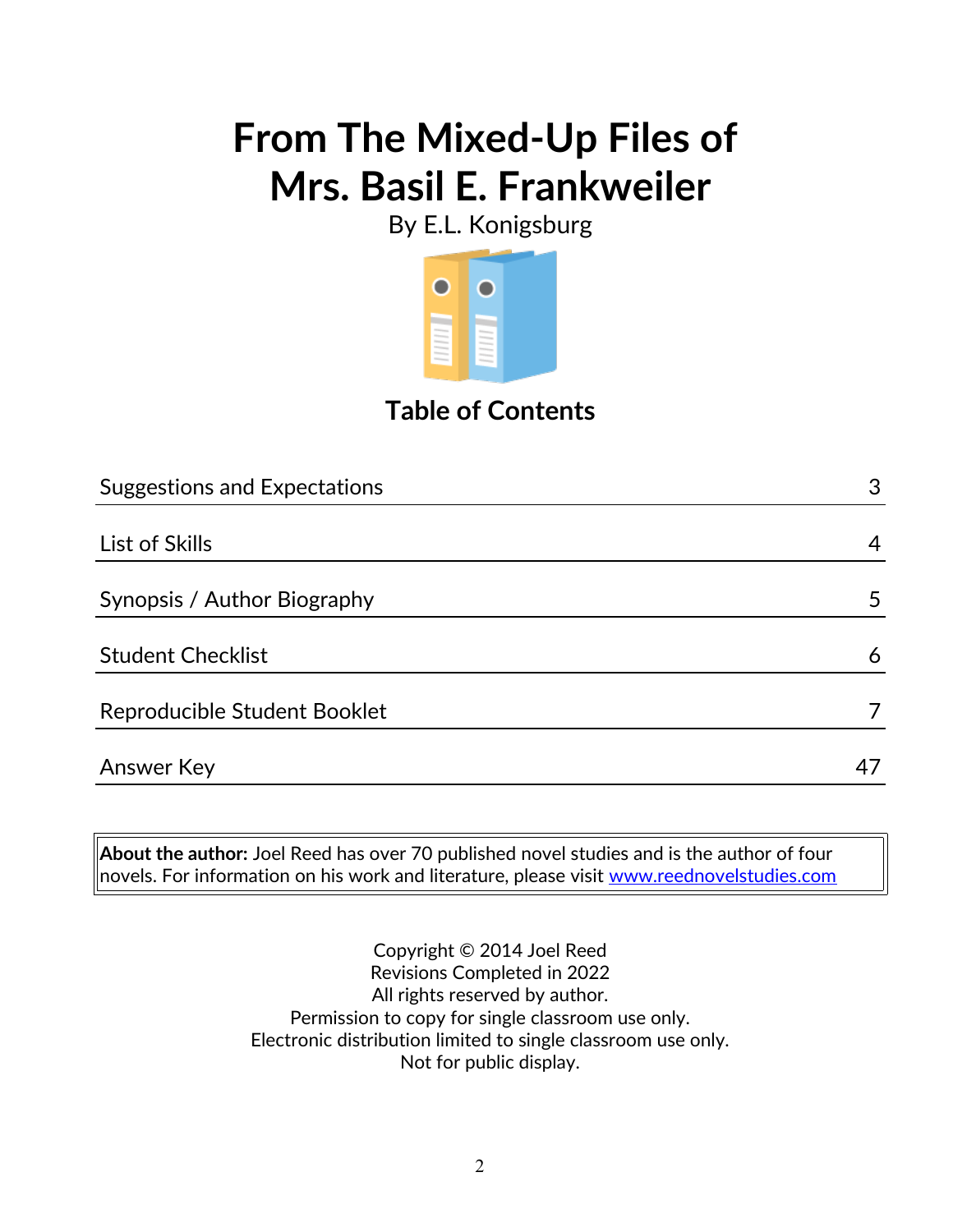By E.L. Konigsburg

### **Suggestions and Expectations**

This curriculum unit can be used in a variety of ways. Each chapter of the novel study focuses on two or three chapters of **From The Mixed-Up Files of Mrs. Basil E. Frankweiler** and is comprised of five of the following different activities:

- Before You Read
- Vocabulary Building
- Comprehension Questions
- Language Activities
- Extension Activities

#### **Links with the Common Core Standards (U.S.)**

Many of the activities in this unit are supported by the Common Core Standards. For instance the *Reading Standards for Literature, Grade 5*, makes reference to;

a) determining the meaning of words and phrases. . . including figurative language;

- b) explaining how a series of chapters fits together to provide the overall structure;
- c) compare and contrast two characters;
- d) determine how characters … respond to challenges;
- e) drawing inferences from the text;
- f) determining a theme of a story . . . **and many others.**

A principal expectation of the unit is that students will develop their skills in reading, writing, listening and oral communication, as well as in reasoning and critical thinking. Students will also be expected to provide clear answers to questions and well-constructed explanations. It is critical as well that students be able to relate events and the feelings of characters to their own lives and experiences and describe their own interpretation of a particular passage.

A strength of the unit is that students can work on the activities at their own pace. Every activity need not be completed by all students. A **portfolio cover** is included (p.7) so that students may organize their work and keep it all in one place. A **Student Checklist** is also included (p.6) so that a record of completed work may be recorded.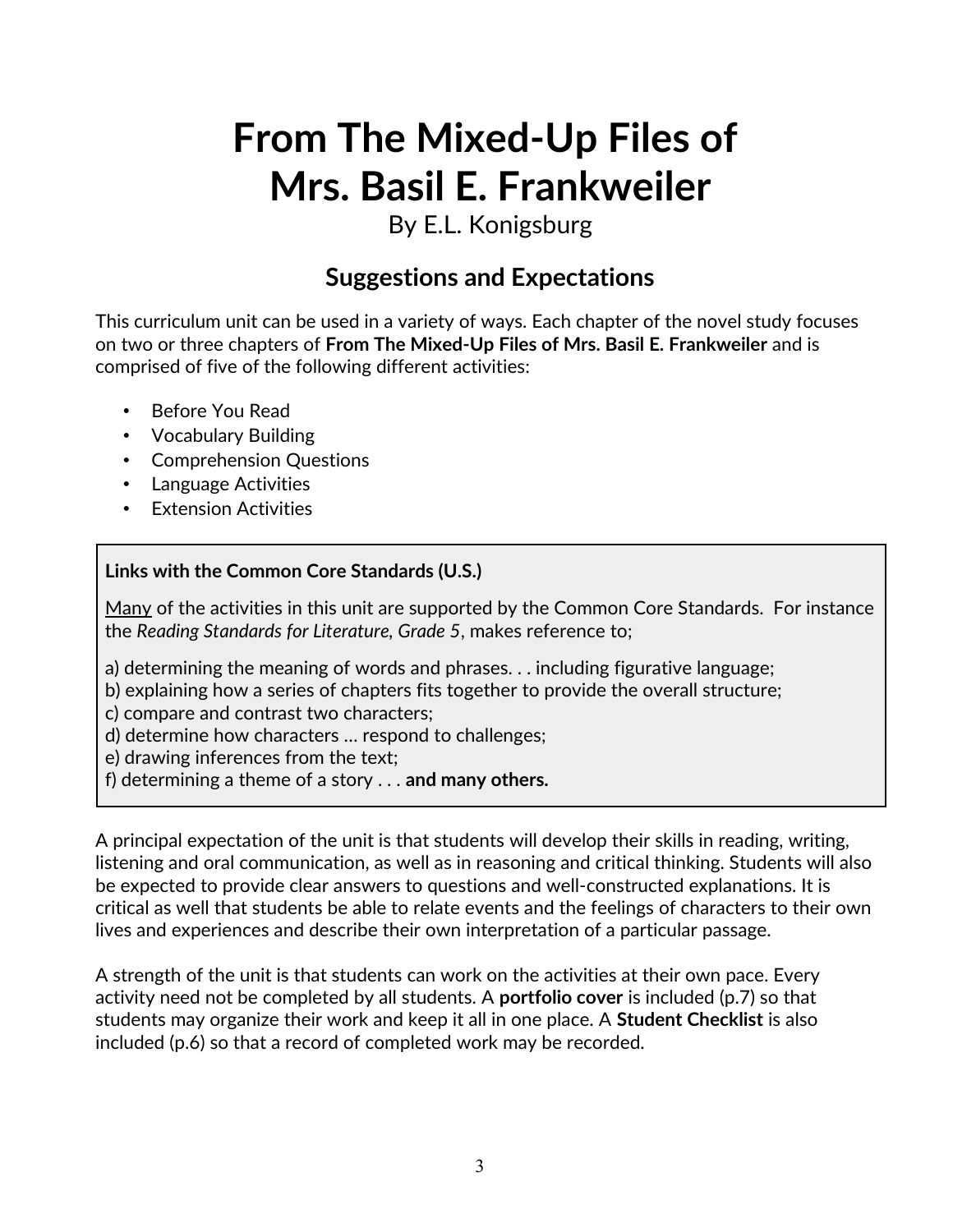By E.L. Konigsburg

## **List of Skills**

#### **Vocabulary Development**

- 1. Locating descriptive words/phrases 7. Use of singular / plural nouns
- 2. Listing synonyms/homonyms 8. Listing compound words
- 3. Identifying/creating *alliteration* 9. Identifying parts of speech
- 4. Use of capitals and punctuation 10. Identifying syllables
- 5. Identify *foreshadowing*. 11. Identify/create *similes*
- 6. Identify *personification* 12. Identify anagrams

#### **Setting Activities**

1. Summarize the details of a setting

#### **Plot Activities**

- 1. Complete a *time line* of events 4. Identify *cliffhangers*
- 
- 3. Complete Five W's Chart

#### **Character Activities**

- 
- 2. Identify the protagonist **4. Compare two characters**

#### **Creative and Critical Thinking**

- 
- 2. Write a newspaper story 6. Write a book review
- 
- 4. Compare the book and movie. 8. Complete a KWS Chart

#### **Art Activities**

- 
- 
- 3. Create an Information Card
- 
- 
- 
- 
- 
- 

- 
- 2. Identify conflict in the story 5. Identify the climax of the novel.
- 1. Determine character traits 3. Relating personal experiences
	-
- 1. Research 5. Write a description of personal feelings
	-
- 3. Participate in a talk show 7. Complete an Observation Sheet
	-
- 1. A Storyboard **1.** A Storyboard **1.** A Storyboard
- 2. Create a collage 5. Create a comic strip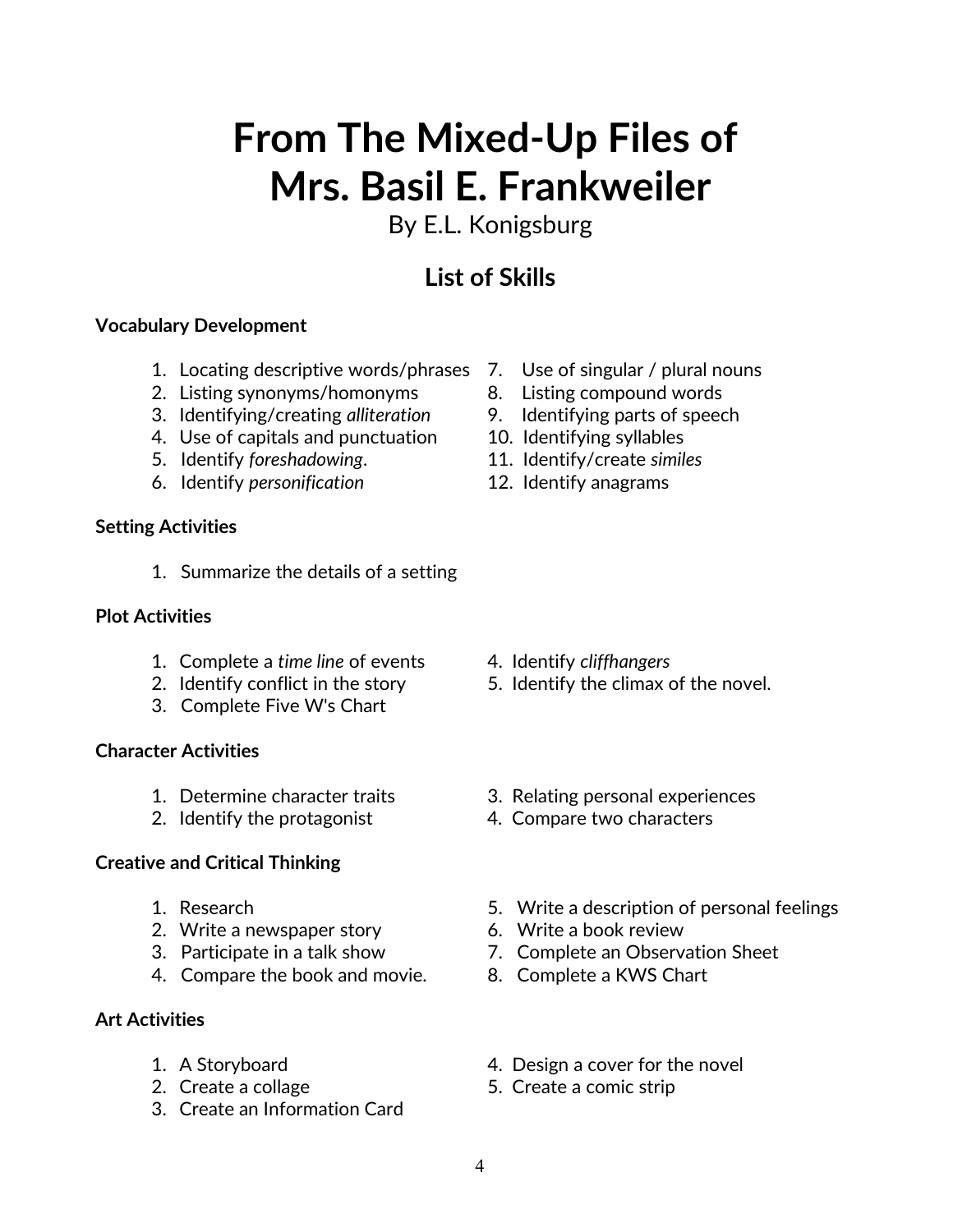By E.L. Konigsburg

#### **Synopsis**

 Claudia knew that she could never pull off the old-fashioned kind of running away … so she decided to run not from somewhere but to somewhere – somewhere large, warm, comfortable, and beautiful. And that was how Claudia and her brother, Jamie, ended up living in the Metropolitan Museum of Art – and right in the middle of a mystery that made headlines. (Publisher – Simon and Schuster)

A complete synopsis and other helpful reviews can be found on the following website: [http://en.wikipedia.org/wiki/From\\_the\\_Mixed-Up\\_Files\\_of\\_Mrs.\\_Basil\\_E.\\_Frankweiler](http://en.wikipedia.org/wiki/From_the_Mixed-Up_Files_of_Mrs._Basil_E._Frankweiler)

#### **Author Biography** E.L. Konigsburg

 **Elaine Lobl Konigsburg** (February 10, 1930 – April 19, 2013) was an American writer and illustrator of children's books and young adult fiction. She is one of six writers to win two Newbery Medals, the venerable American Library Association award for the year's "most distinguished contribution to American children's literature."

 Konigsburg submitted her first two manuscripts to editor Jean Karl at Atheneum Publishers in 1966, and both were published in 1967: *Jennifer, Hecate, Macbeth, William McKinley, and Me, Elizabeth* and *From The Mixed-Up Files of Mrs Basil E.*



*Frankweiler*. They made her the only person to be Newbery Medal winner and one of the runners-up in one year. She won again for *The View from Saturday* in 1997, 29 years later.

 For her contribution as a children's writer Konigsburg was U.S. nominee in 2006 for the biennial, international Hans Christian Andersen Award.

Courtesy of Wikipedia: http://en.wikipedia.org/wiki/E. L. Konigsburg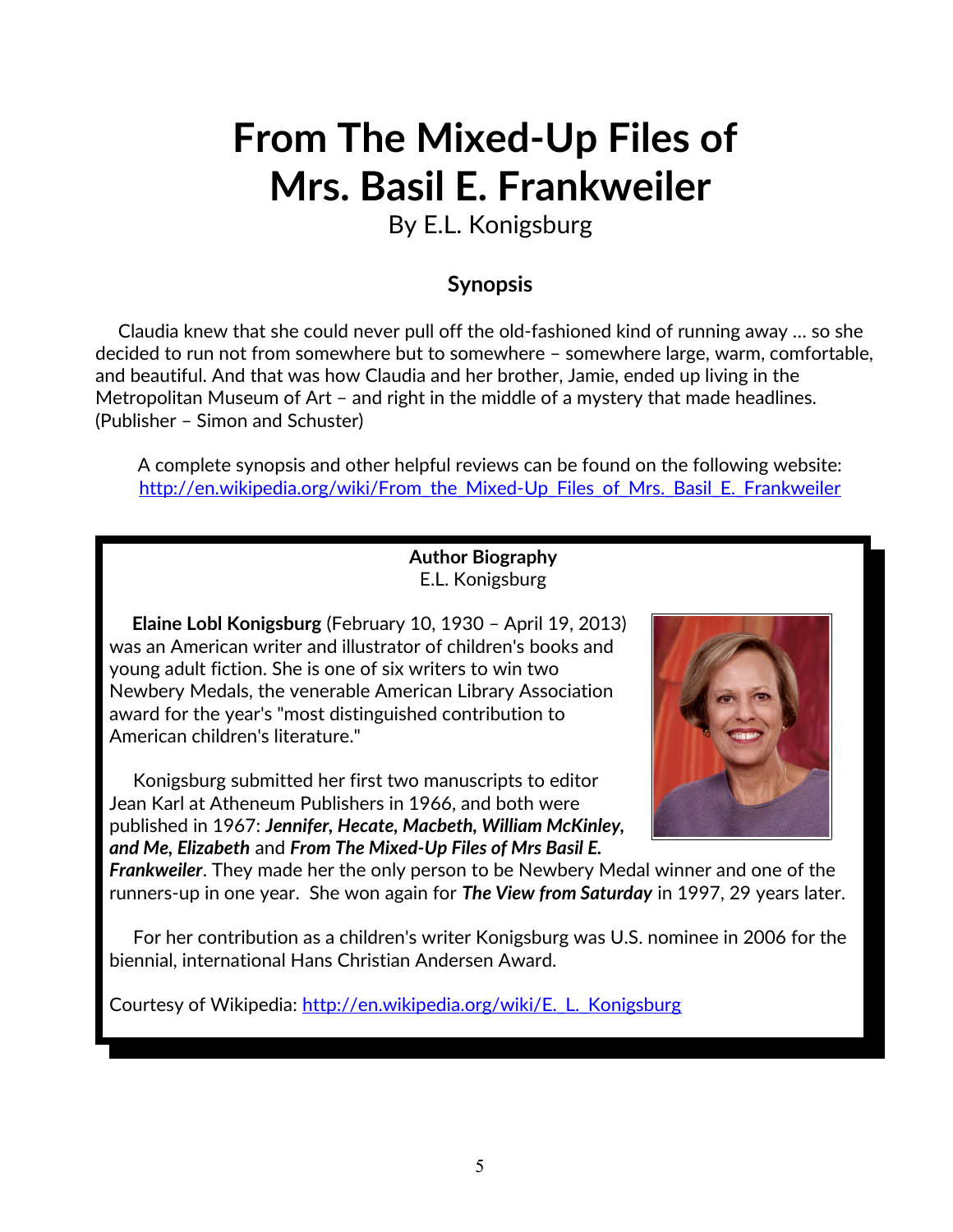By E.L. Konigsburg



**Student Checklist**

Student Name

| Assignment | Grade / Level | Comments |
|------------|---------------|----------|
|            |               |          |
|            |               |          |
|            |               |          |
|            |               |          |
|            |               |          |
|            |               |          |
|            |               |          |
|            |               |          |
|            |               |          |
|            |               |          |
|            |               |          |
|            |               |          |
|            |               |          |
|            |               |          |
|            |               |          |
|            |               |          |
|            |               |          |
|            |               |          |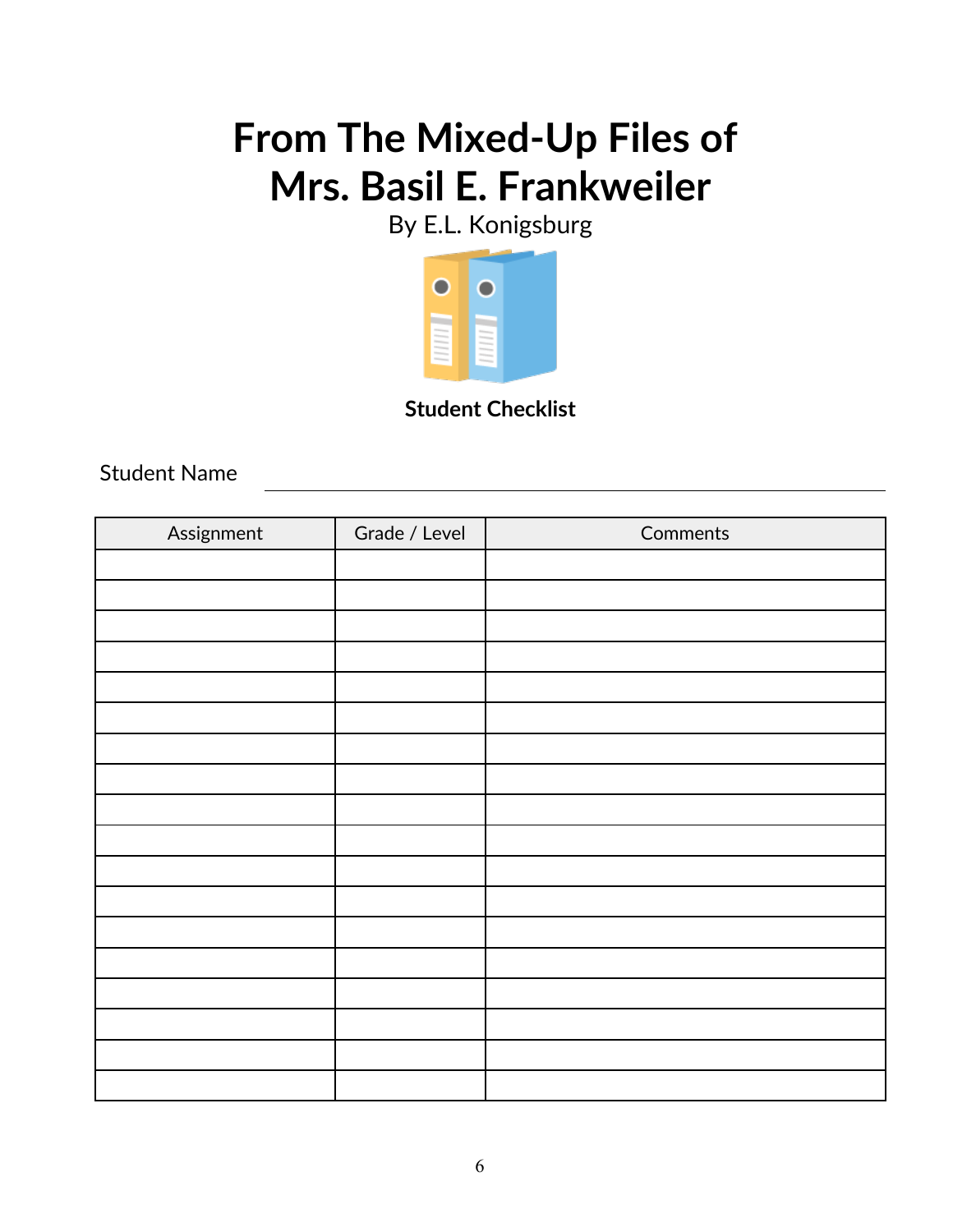

*By E.L. Konigsburg*

Name: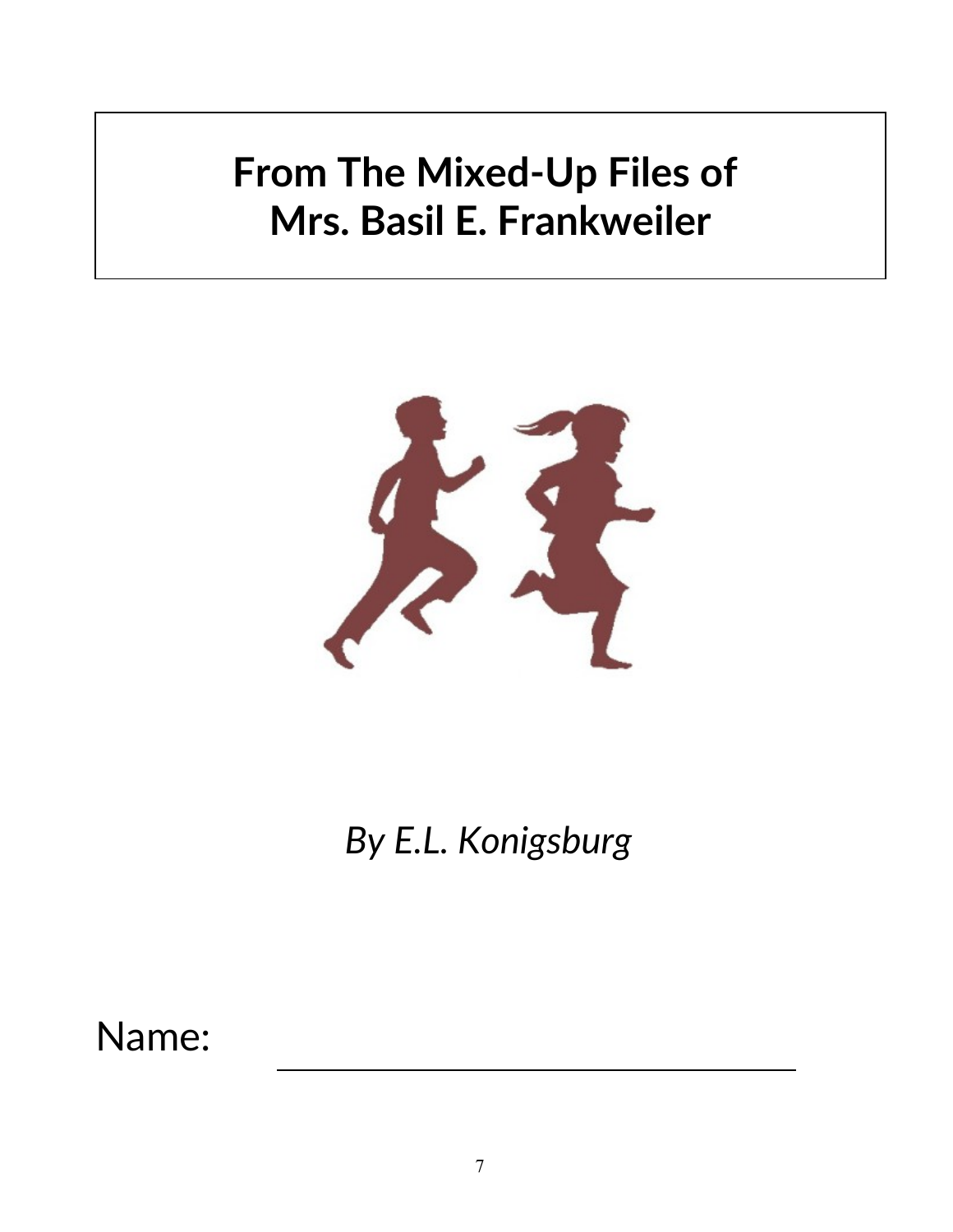By E.L. Konigsburg



**Chapters 1***-***2**



### **Before you read the chapter**:

Briefly predict what you believe the plot-line of our novel will be about.



### **Vocabulary:**

Draw a straight line to connect the vocabulary word to its definition. Remember to use a straight edge (like a ruler).

- 
- 
- 
- 
- 
- 
- 
- 
- 
- 
- 1. Punctuated A. Lack of fairness or natural virtue.
- 2. Conductor **B. Regularly traveling between home and work.**
- 3. Procedure C. An established/official way of doing something.
- 4. Companion **D. A material or device that transmits electricity.**
- 5. Inconvenient E. Causing trouble, difficulties, or discomfort.
- 6. Injustice F. A portable radio using circuits rather than valves.
- 7. Monotony G. Occur at intervals throughout (an area or period)
- 8. Commute H. A person who shares the experiences of another.
- 9. Transistor **I.** Money that is spent on a specific purpose.
- 10. Expenditure J. Lack of variety; tedious repetition and routine.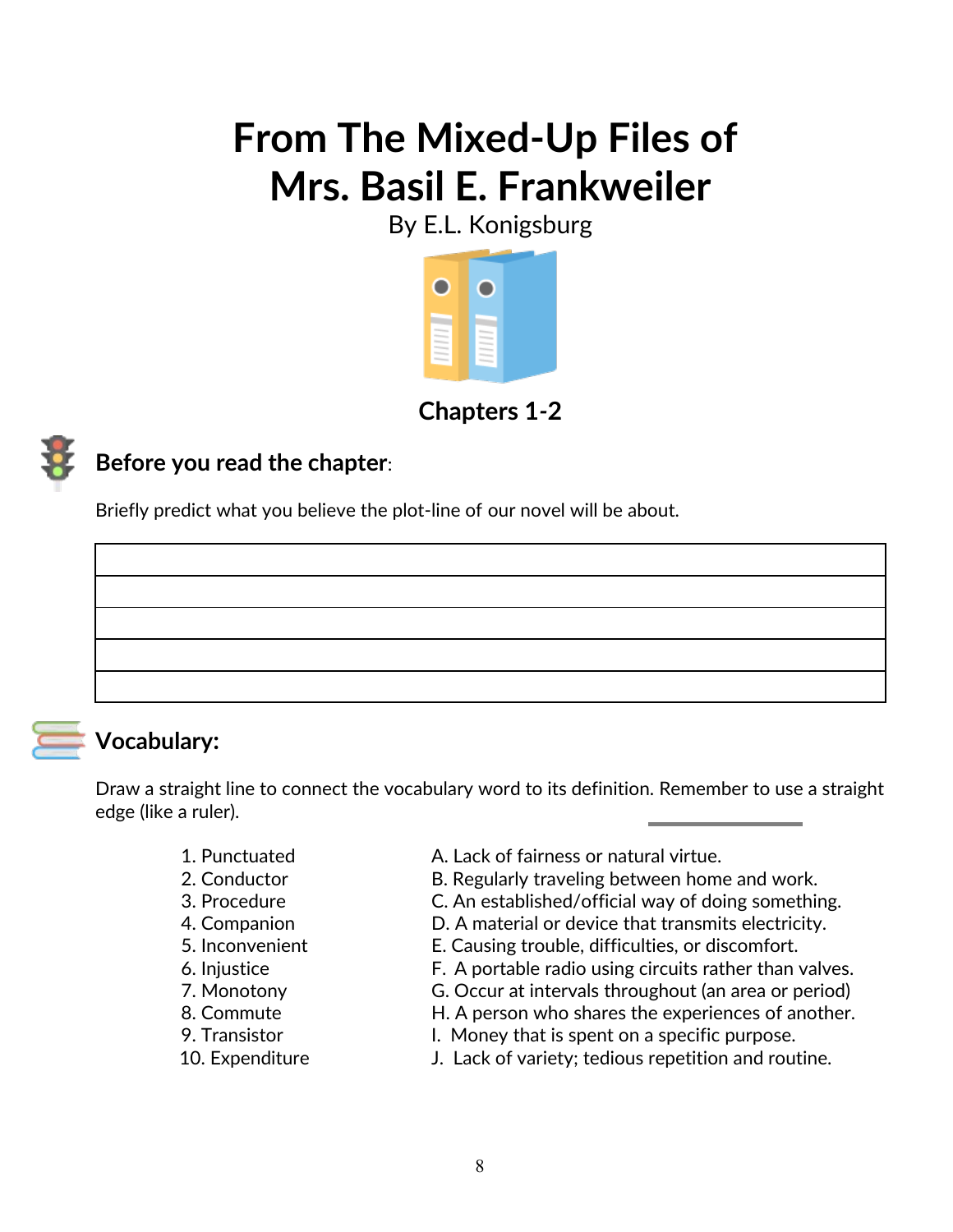

1. Why did Claudia want to run *to somewhere* rather than *from somewhere*?

2. Why did Claudia give up her hot fudge sundaes for six weeks?

3. What item did Claudia find in a waste paper basket?

4. What made a lot of noise when Claudia and Jamie were sneaking off the bus?

5. Where did Claudia say they would hide in New York City?

 6. When Claudia and Jamie decided to run away, they left behind many of the comforts and luxuries that are often found at home. Write a list of five different things that you feel would be difficult to live without, and why they are so important to you.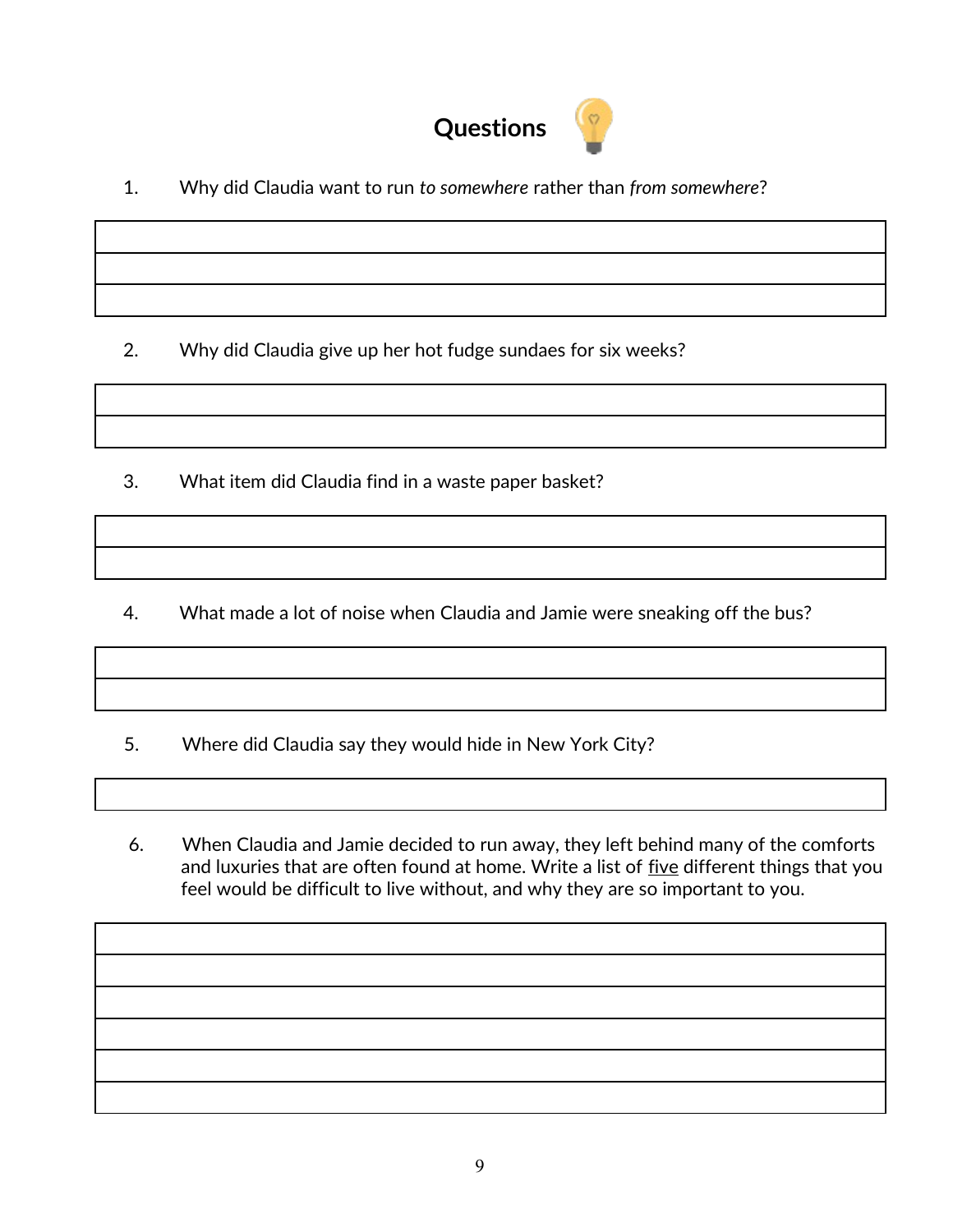# **Language Activity**



**A. Foreshadowing** is a literary device used by authors to provide clues for the reader so they are able to predict what might occur *later* in the story. How might the following quote from Chapter 1 be considered an example of this literary device: *"I wish it could be Steve's turn every week," Kevin whined. "You just may get your wish." Kevin never realized then or ever that he had been given a clue, and he pouted all the way home."*

**B.** A **simile** is a comparison using the words "like" or "as". An example from Chapter One is "*Using the tips of her forefinger and thumb like a pair of forceps, she pulled at it and discovered a ten-ride pass for the New York, New Haven, and Hartford Railroad.*"



What two things are being compared in this example?

Invent two of your own **similes** comparing two different things using your own imagination:

b)

a)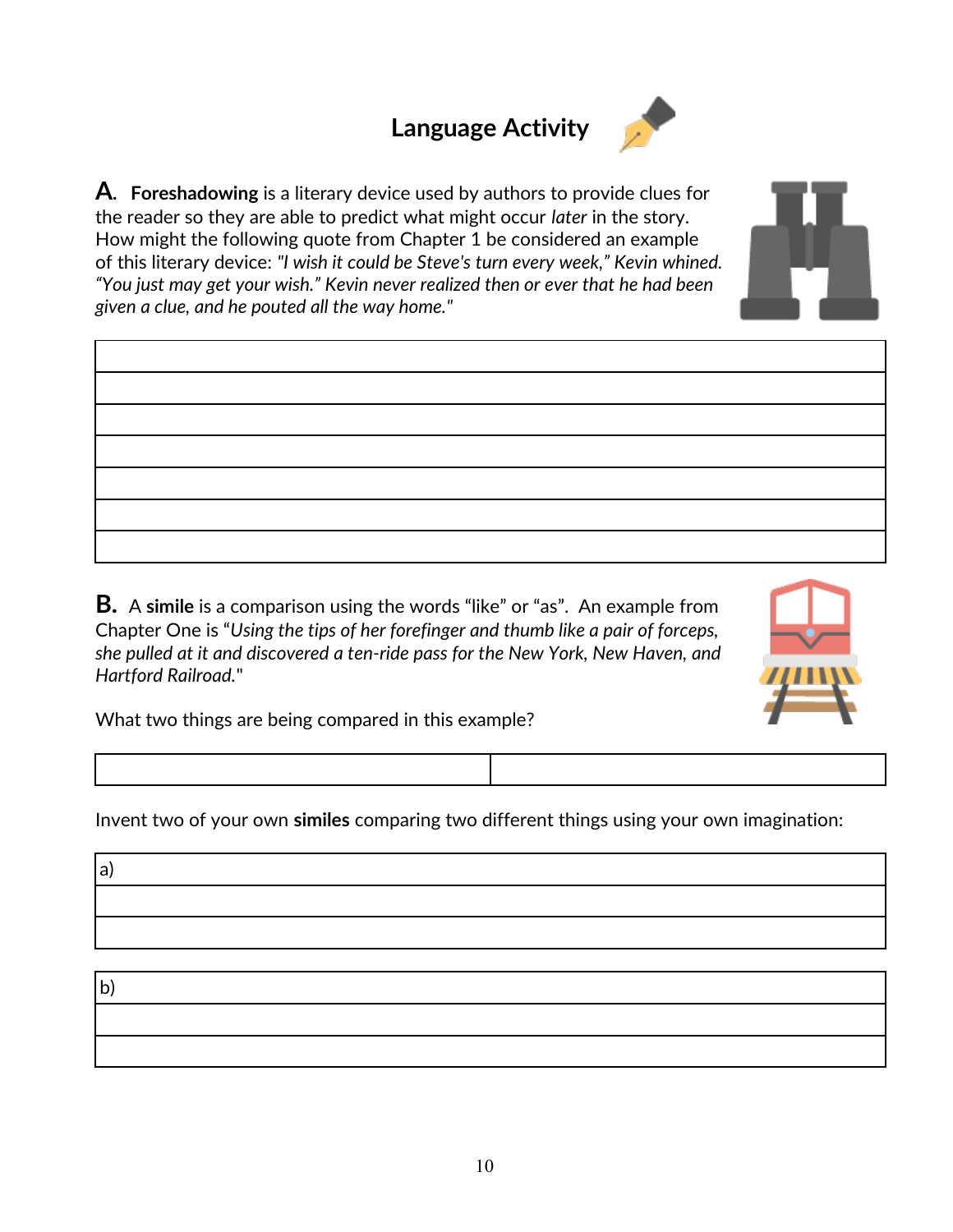### **C***.* **Pick A City, Any City.**

Sports Cards have been a very popular collector's item for nearly one hundred years. As a matter of fact, a Willie Mays 1952 Topps rookie baseball card is worth over \$3000.00 today!

Wouldn't it be great if a series of collectors cards were issued celebrating some of the world's most fascinating cities?



Design an information card about a city of your own choosing. The back should include at least five interesting facts about the city, and the front of the card should feature an image or drawing of an object that you feel best identifies the city of your choice. (i.e. London=doubledecker buses, Paris=Eiffel Tower, etc)

### **D. Where In The World?**

Using resources from your school library or the Internet, do some research on the following works of art, and list which museum and country where the art is on display.

|                | <b>Artwork</b>                                         | <b>Museum and Country</b> |
|----------------|--------------------------------------------------------|---------------------------|
| 1              | The Birth of Venus<br>(Sandro Botticelli)              |                           |
| $\overline{2}$ | Night Watch<br>(Rembrandt van Rijn)                    |                           |
| 3              | David<br>(Michelangelo)                                |                           |
| $\overline{4}$ | The Scream<br>(Edvard Munch)                           |                           |
| 5              | <b>Girl with a Pearl Earring</b><br>(Johannes Vermeer) |                           |
| 6              | The Creation of Adam<br>(Michelangelo)                 |                           |
| 7              | The Last Supper<br>(Leonardo da Vinci)                 |                           |
| 8              | <b>Starry Night</b><br>(Vincent van Gogh)              |                           |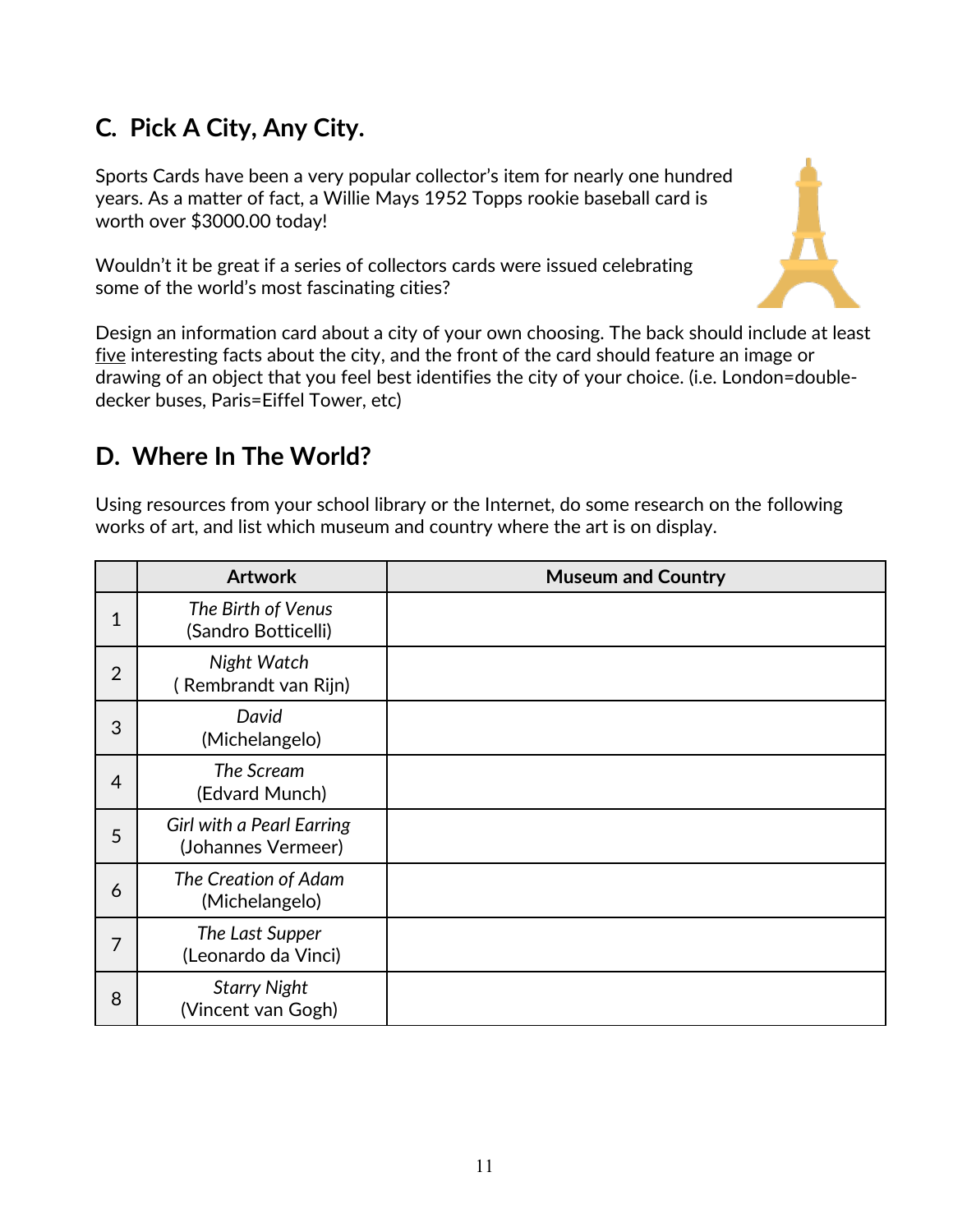# **E. The Eight Parts of Speech**

From Chapters 1-2 find at least two examples of each of the eight parts of speech and list them in the appropriate section of the chart below.



| Interjections     |  |
|-------------------|--|
|                   |  |
| Nouns             |  |
|                   |  |
| <b>Pronouns</b>   |  |
|                   |  |
| Conjunctions      |  |
|                   |  |
| Prepositions      |  |
|                   |  |
| <b>Adjectives</b> |  |
|                   |  |
| Adverbs           |  |
|                   |  |
| <b>Verbs</b>      |  |
|                   |  |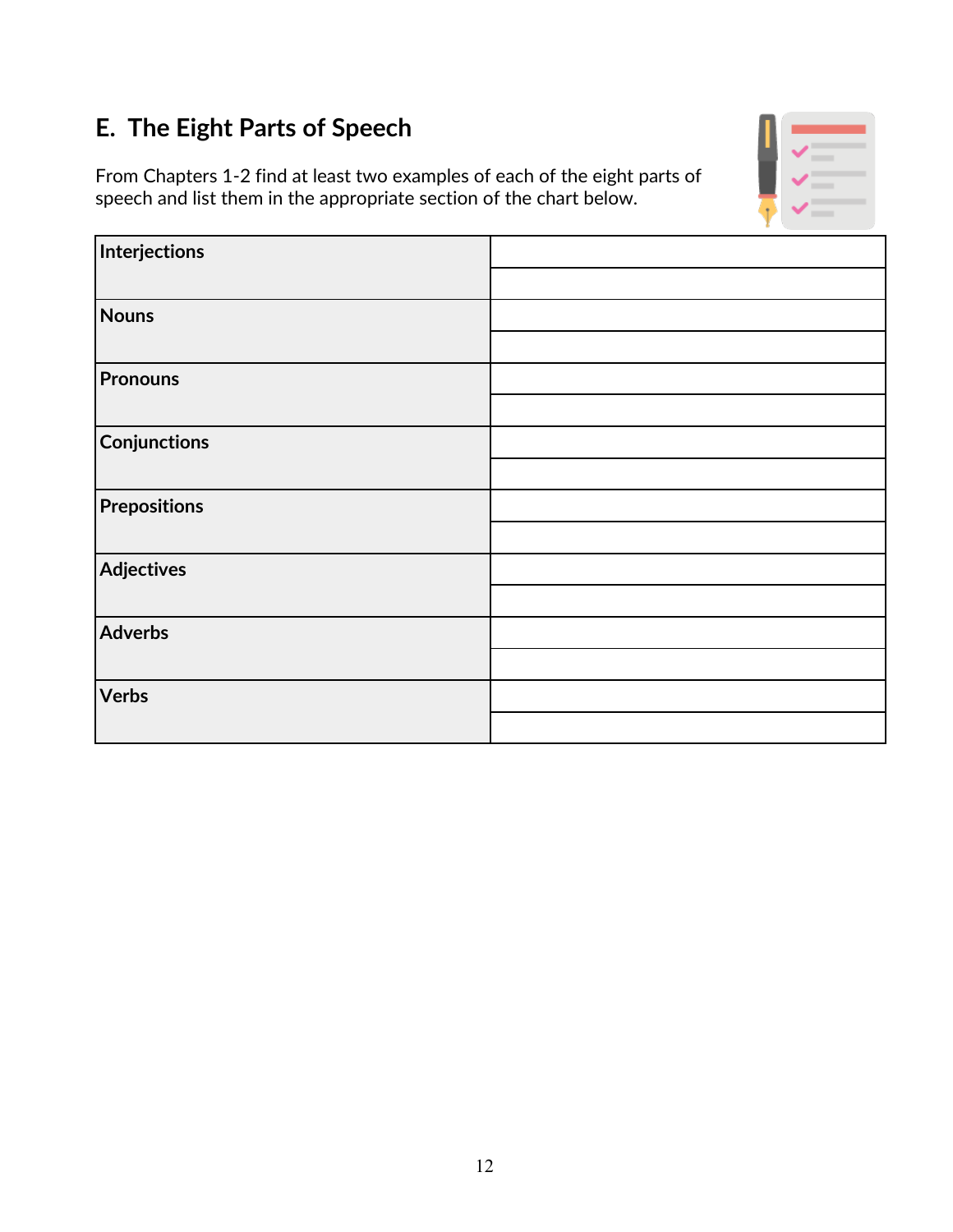# **Extension Activity**



### **A. Identify The Famous Statues**

Using resources from your school library or the Internet, identify the following famous statues. Be sure to include both the name of the statue as well as the nation it is found.